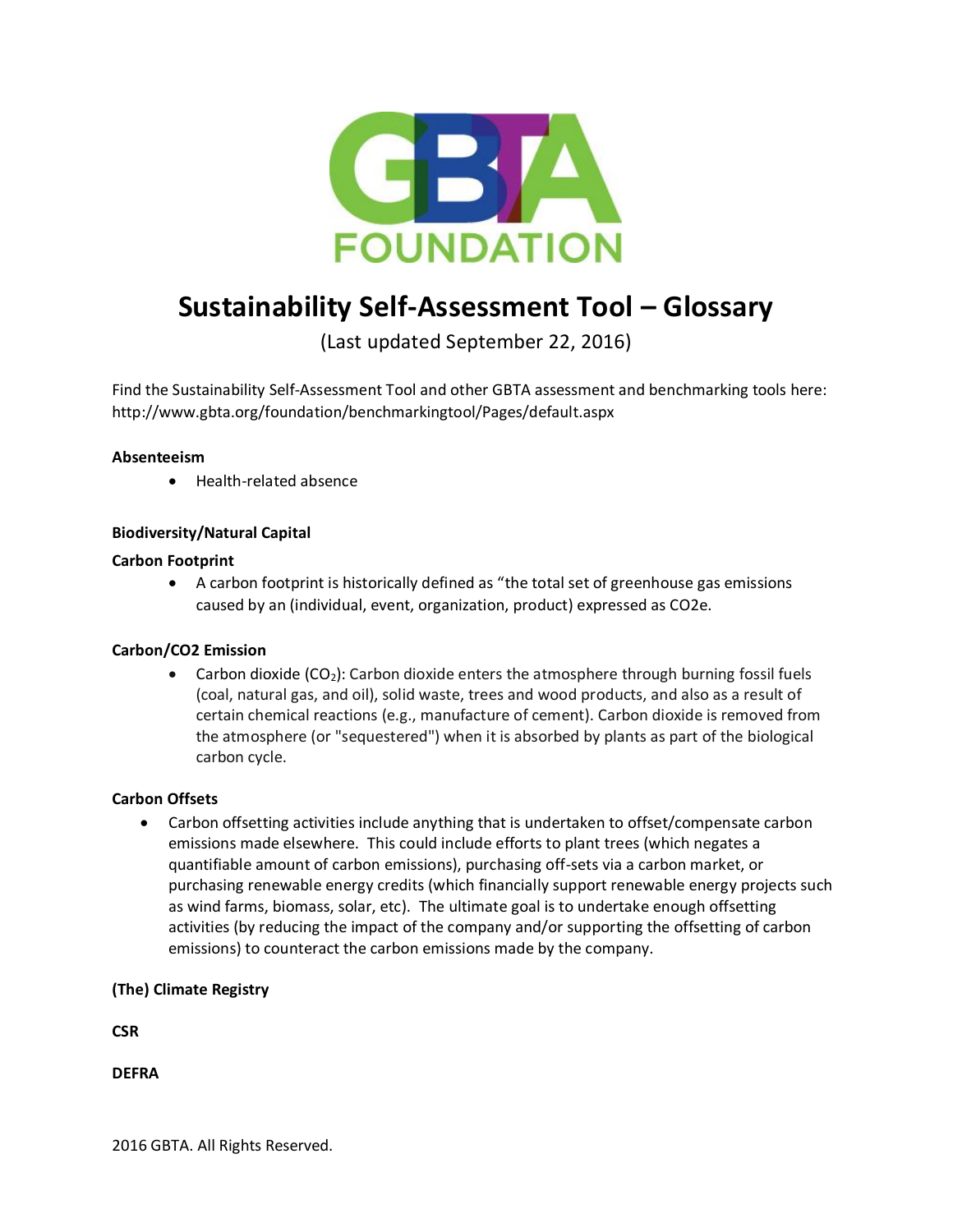# **Diversity & Inclusion EMS Environmental management system**

## **External Resources**

 These are resources outside of your organization such as consultants, non-profits & GBTA Project ICARUS

# **Flexible mobility**

 A program that provides a car when needed as long as there is one available (if you have a sudden need of transportation, it's possible there is no car available).

# **GBTA Hotel RFP Global Format**

- The GBTA Hotel RFP (request for proposal) is a standard, commonly used RFP format developed by GBTA and its volunteers. It includes and quantifies vendor sustainability practices in the 'Corporate Social Responsibility' section, and is the preferred way of obtaining sustainability data about hotel stays. Hotels are used to this format, and obtaining information this way makes the process easier for both hotels and their buyers.
- <https://hub.gbta.org/groups/reviews/item/20/11/1498>

## **Generations**

- Millennials
	- Also known as Generation Y (Gen Y) There are no precise dates for when the generation starts and ends. Typically Millennials describe people between early 1980s as starting birth years and the mid-1990s to the early 2000s as final birth years for the Millennial Generation.
- Generation X
	- Generation X typically describe people between early-mid 1960s as starting birth years and the late 1970s to early 1980s as final birth years for the Generation X.

# **GHG Protocol**

#### **Green Certifications**

 Green hotel certifications are a way in which some hotels communicate their sustainability efforts in an official way. Certifications vary widely, and there are many available to hotels in the market. There is not currently one industry wide, global certification that is considered best practice. Some certifications are self-reported questionnaires, some are internal management systems/platforms, some are completely third party run and include on site audits. While certifications recognize sustainability efforts of these hotels, often hotels that have not pursued certification are undertaking meaningful sustainability activities. Green Certifications are one way to recognize this, but an emphasis on outcomes, such as reduced carbon and water footprints, can ensure that the hotel is reducing its impact on the environment.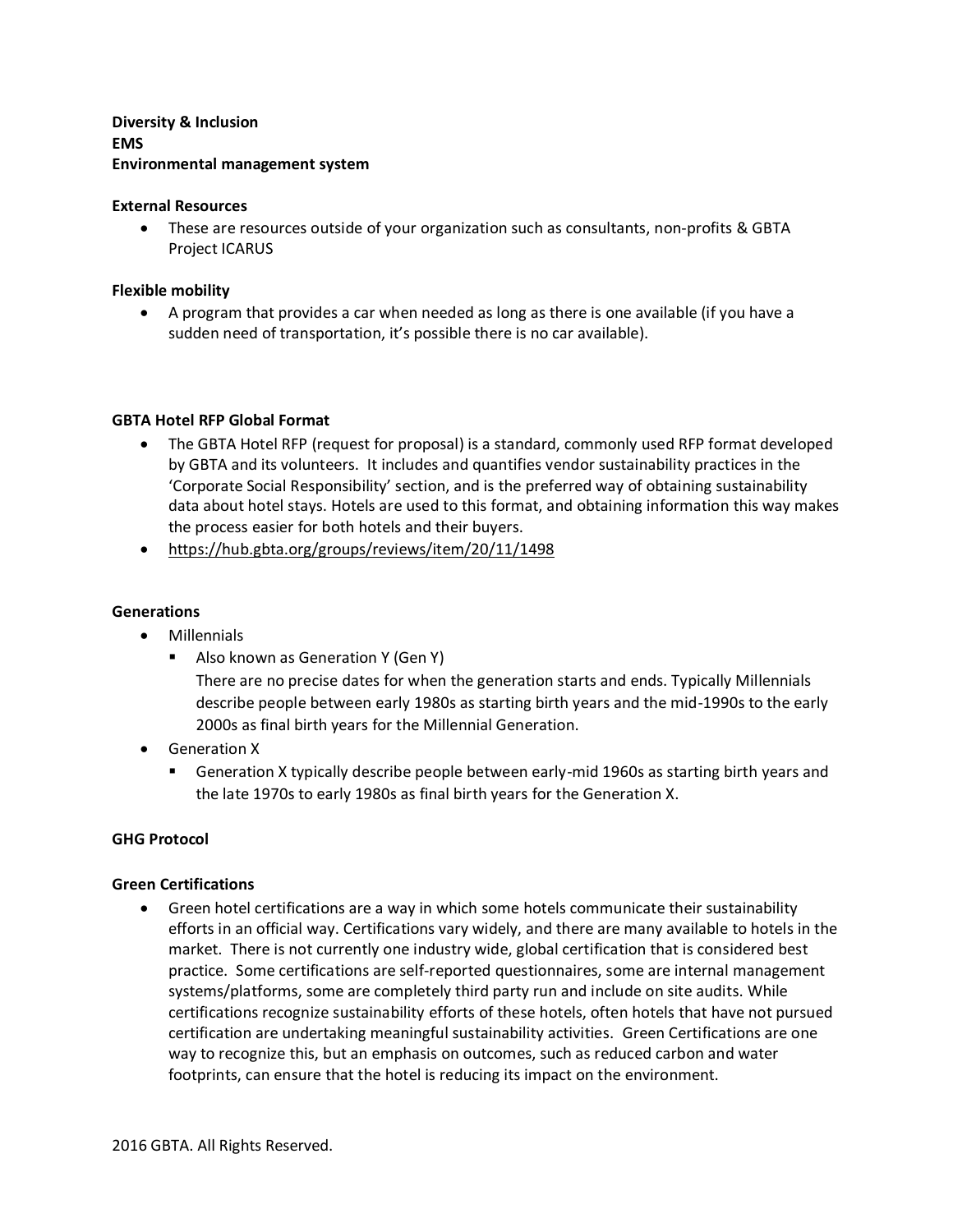## **Hotel Carbon Measurement Initiative**

 The Hotel Carbon Measurement initiative is a common methodology for measuring and communicating carbon emissions related to hotel stays. If was developed by the World Travel & Tourism Council and the International Tourism Partnership by working with KPMG and 23 global leading hotel companies. It is considered the industry standard for measuring and reporting carbon emissions.

#### **Internal Resources**

 These are resource inside your organization in areas such as Corporate Social Responsibility, Sustainability, Well-being, and Travel amongst others

## **Internal Stakeholders**

 These are individuals in key areas that can assist you such Corporate Social Responsibility, Sustainability or Well-being, HR, Procurement, IT/MIS, Finance, and Travel amongst others

#### **Intranet**

• Internal company web pages, typically found behind the firewall

#### **KPI**

Key-Performance-Indicator

#### **LEED Rating**

 LEED, or Leadership in Energy and Environmental Design, is a certification program for buildings and communities that guides their design, construction, operations and maintenance toward sustainability. It is based on prerequisites and credits that a project meets to achieve a certification level: Certified, Silver, Gold, and Platinum.

## **MICE**

Meetings, Incentives, Conventions and Events

**OBT**

Online Booking Tool

#### **Renewable energy**

#### **RFP**

Request for Proposal

#### **Sustainability Elements**

 There are many elements of sustainability although you can group them into several categories such as Sourcing (RFP, Contract, T&Cs), Organization (Recycling, Reuse, Reduce), Travel (Emission Tracking), Venue (bulk dispensers, paperless, Cloth-free), Measurement (Carbon emission reporting, Water conservation reporting, Energy Management).

#### **TMC**